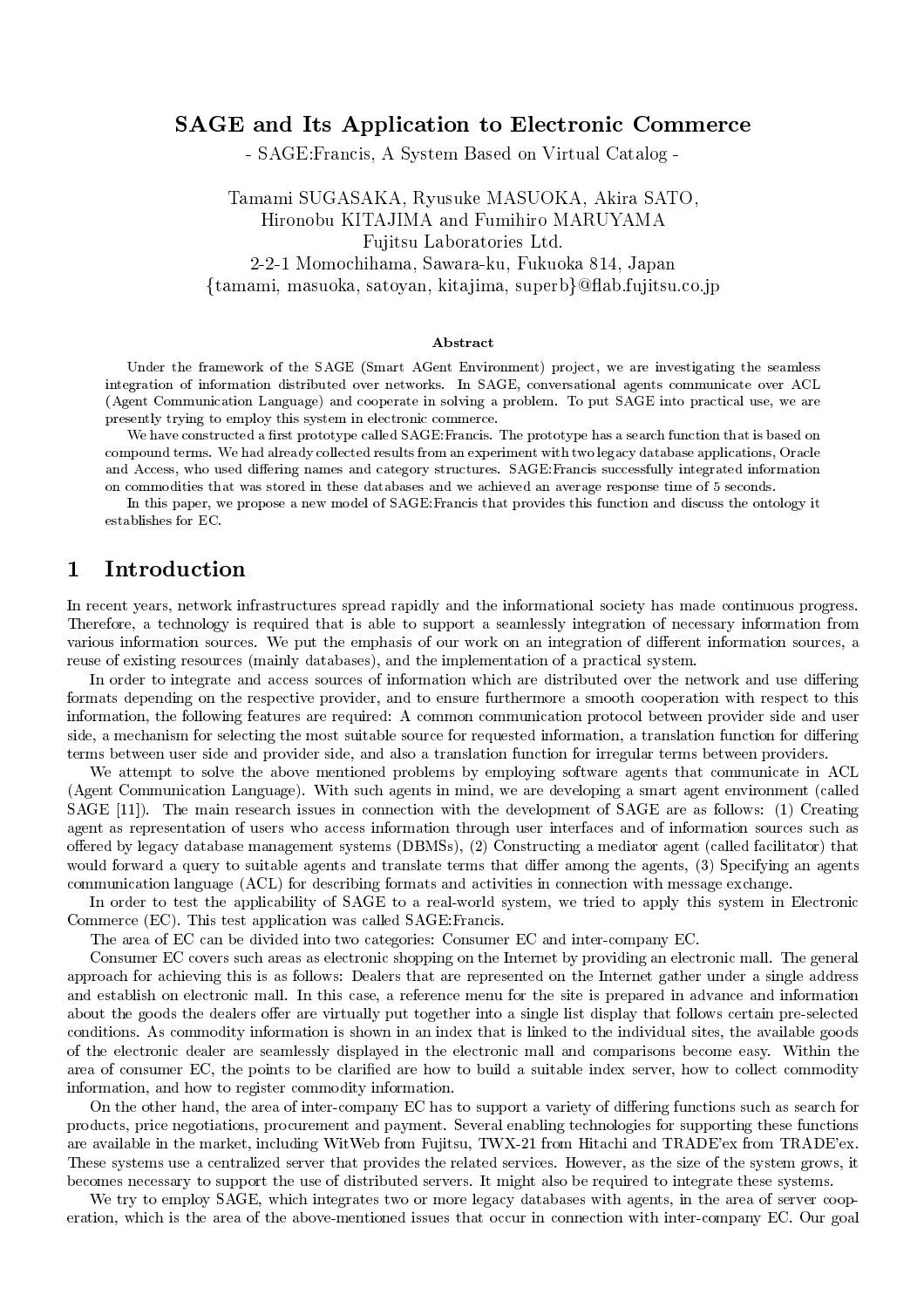is to cover the entire purchasing process, such as searching for commodity information that is distributed over several sources, narrowing down the decision by comparing the offers and finally negotiating the purchase conditions.

### **SAGE:Francis**  $\overline{2}$

#### $2.1\,$ Virtual Catalog

SAGE: Francis is based on the "Virtual Catalog" technology [3] that was proposed by Stanford University. This technology was meant to solve the following problems in connection with online catalogs:

- It is difficult to search the databases according to a pre-defined purpose.
- A lot of navigation (through menus etc.) is required to search according to a pre-defined purpose.
- The structures, terms etc. that are used in the catalogs of the respective companies differ from each other.
- It is difficult to search the database according to contents.
- It is difficult to search through two of more catalogs.

When using Virtual Catalog, catalogs that are suitable with respect to a specific request from a user are automatically selected from among the separate catalogs of the various companies. The separate catalogs might use different formats and terms, but they are shown as a single, virtual catalog that integrates all suitable catalogs. The agents of users and sources communicate via Agent Communication Language (ACL), and a mediator agent ("facilitator") moderates between these agents by such functions as selecting suitable agents, and translating terms. The facilitator is also one of the agents and communicates via ACL.

As a sample implementation of Virtual Catalog, Stanford University has developed the "Infomaster"-application, which provides housing information from newspapers, campus-wide job information etc. However, Infomaster is a system that was merely set up for verification purposes. In order to make it practically usable, several issues require further examination.

One of these issues is a lack of adaptability with respect to agent extension, as user agents and facilitators form one unit. A decentralization of agents by mirroring etc. is expected as the system becomes larger, and this will make it necessary to be able to easily make extensions to the agents. As long as the agents are not separate, adding more extensions for improving and increasing the functions of agents requires on a larger scale.

Another issue is the inability of updating data in real time, as processed data has first to be incorporated into the agent at the provider side.

To address the above mentioned issues for in connection with the utilization of the virtual catalog, we provided the following features during the development of the prototype SAGE: Francis.

- Agents are implemented independently from each other.
- Data is managed by legacy DB applications.

#### 2.2 **Functions and Architecture**

In the current version of SAGE:Francis, a search function for inter-company EC, was implemented.

- **Commodity search by compound condition** is a function that allows to specify compound conditions and transactions for the commodities, such as categories, places of production, producers, prices, quantities and etc.
- List display and detailed display is a function that supports the comparison of commodities and displays more detailed information.

The architecture of SAGE: Francis is shown in figure 1.

SAGE: Francis consists of user agents (UA), facilitators (FA) and database agents (DBA). All agents communicate via ACL. One of the main functions of UAs is to make a conversion between ACL and the Internet-browser language HTML. One of the main functions of the DBA is to make a conversion between ACL and SQL, the language of such DB applications, as Oracle or MSAccess. Other key functions include converting DB data into virtual knowledge that can be used by a DBA, and to inform FAs of the capabilities of DBAs (a function that is called "advertising"). The main functions of the FAs, which act as mediators between UAs and DBAs, consist of forwarding message to suitable agents and integrate results, replying accordingly if there are no suitable agents, and translating terms between agents.

On the background of the structure of SAGE: Francis, it is necessary to apply following techniques: (1) abstracting from the sources of information (DB) and the interface between agents, (2) representing users and DBs by agents, (3) constructing FAs and translating term.

With respect to (1), it is important to determine how the commodity information an agent has should be expressed. It is also important to specify ACL in such a way that search by compound condition and displaying a list of results become possible. Moreover, the elements of the "advertise" function have to be determined. With respect to (2), it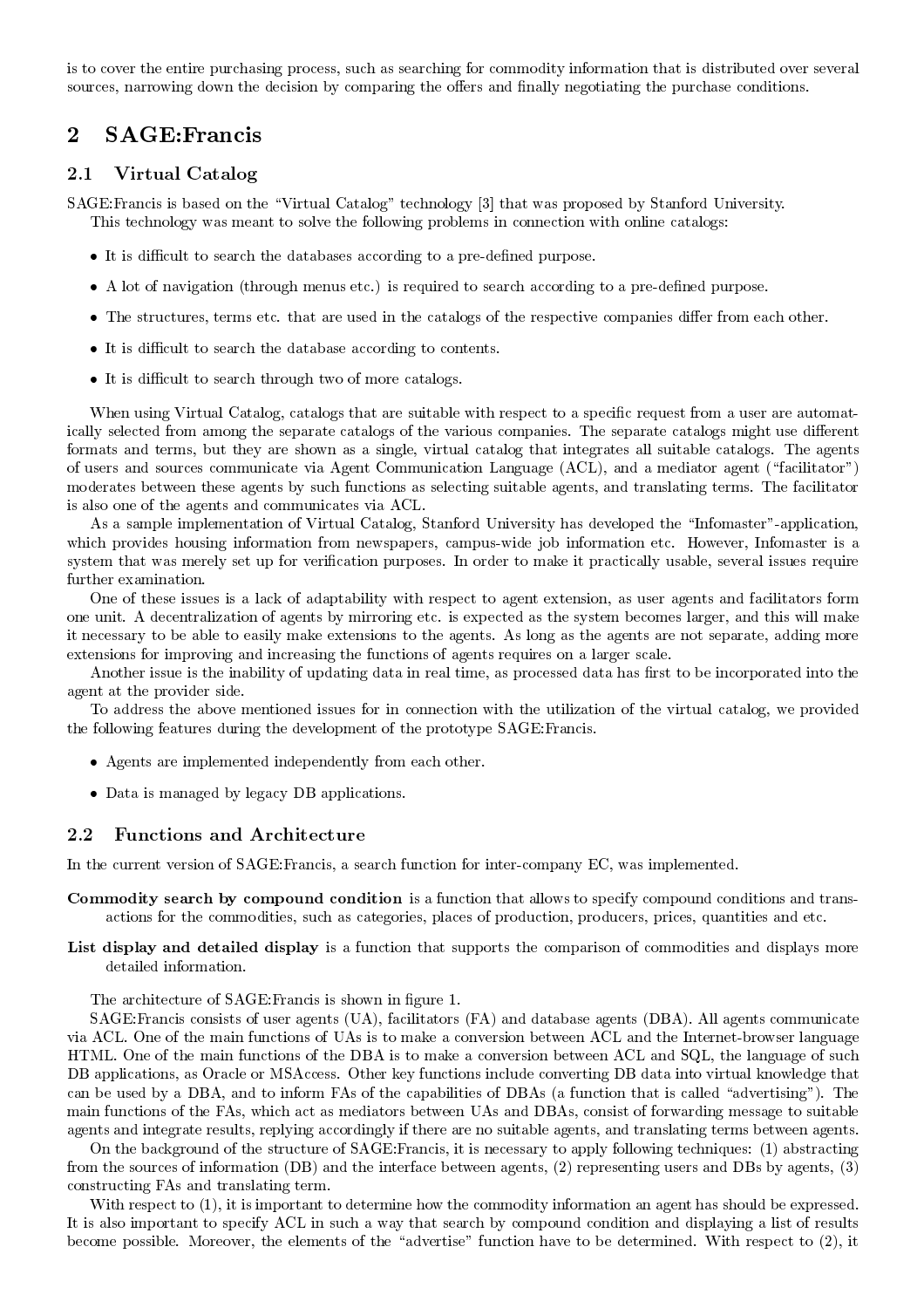

Figure 1: Architecture of SAGE:Francis

 -  --  - +, - -   9 -- - 2-  --  -  -  $\mathbf{A}$  , and  $\mathbf{A}$  , and  $\mathbf{A}$  , and  $\mathbf{A}$  , and  $\mathbf{A}$  , and  $\mathbf{A}$  , and  $\mathbf{A}$  , and  $\mathbf{A}$  $\mathbf{A}$  and  $\mathbf{A}$  and  $\mathbf{A}$  and  $\mathbf{A}$  are  $\mathbf{A}$  and  $\mathbf{A}$  and  $\mathbf{A}$  are  $\mathbf{A}$ 

# -

#### 3.1

 - -  - "#\$ -   --  
- (virtual knowledge base:VKB) that is available to an agent. In  $SAGE: Francis$ , the original information is stored in  $\mathbf{I}_{\text{max}}$  , and the set of the set of the set of the set of the set of the set of the set of the set of the set of the set of the set of the set of the set of the set of the set of the set of the set of the set of the

The VKB that was provided for the search function of SAGE:Francis was defined as "a subset of the record in . The contract of the contract of the contract of the contract of the contract of the contract of the contract of the contract of the contract of the contract of the contract of the contract of the contract of the contrac

```
-

 -

 -
 
   (and (set ?db)----

 -
                    
          \blacksquare(and- London and the state of the state of the state of the state of the state of the state of the state of the state of the state of the state of the state of the state of the state of the state of the state of the state of t
                         \blacksquare

	-

 	-

                                       	-

	-

                                          	 	-

-
 	-
                                                          \mathcal{L} . The contract of the contract of the contract of the contract of the contract of the contract of the contract of the contract of the contract of the contract of the contract of the contract of the contract of th
                                       
-
 -

                                           	-

	-

                                          -
	-
  	-

-

)))
```
:B< - :B 002 <  :B< 1 - :B <  :B< - - :B2 <  :B 002 < -- :20 B B2 < 2- :20 B B2 < -- -  :B2< 2 :B<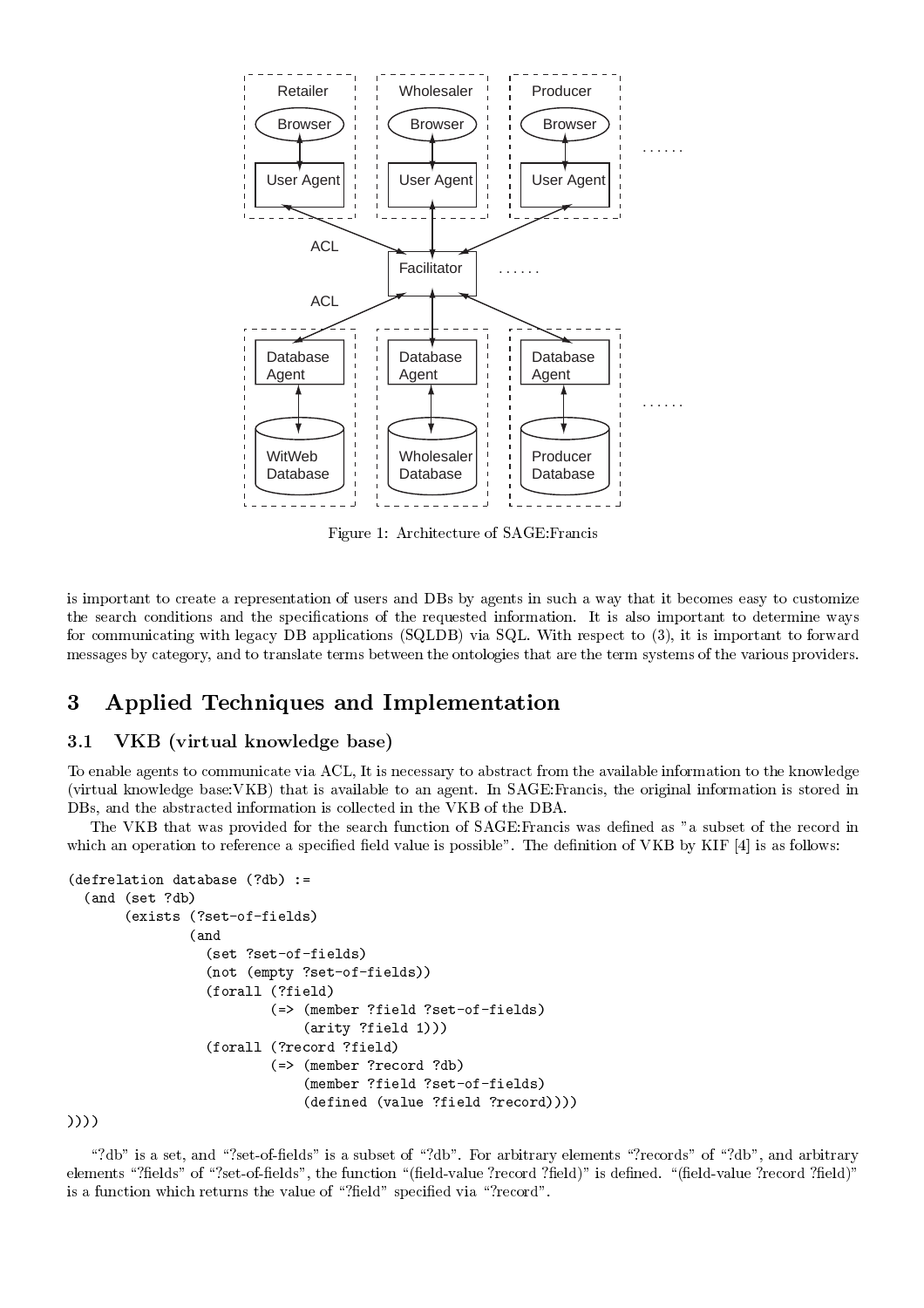### 3.2 Interface between the agents

--  ;@, - 
- - -- - -  2- - - ;@, "#\$ 
-  ;@, -  @1 - -   
- 2 - :<  @?-\$  $[5]$ ).

This approach leads to the following implementation of the search operation in SAGE: Francis.

### $\sim$  ... I clientified to be in quality

In the current implementation of  $SAGE: Francis$ , four kinds of  $KQML$  performatives are used:

- " 
- -

 7- 

 "---- 

- "- - :<  

### $\cdots$   $\cdots$   $\cdots$   $\cdots$   $\cdots$   $\cdots$   $\cdots$   $\cdots$   $\cdots$   $\cdots$   $\cdots$   $\cdots$   $\cdots$   $\cdots$   $\cdots$   $\cdots$   $\cdots$   $\cdots$   $\cdots$   $\cdots$   $\cdots$   $\cdots$   $\cdots$   $\cdots$   $\cdots$   $\cdots$   $\cdots$   $\cdots$   $\cdots$   $\cdots$   $\cdots$   $\cdots$   $\cdots$   $\cdots$   $\cdots$   $\cdots$   $\cdots$

In the current implementation of  $SAGE:$  Francis, four kinds of relationships are supported:

- $\mathcal{P}$  . The contract of the contract of the contract of the contract of the contract of the contract of the contract of the contract of the contract of the contract of the contract of the contract of the contract of th
- $\blacksquare$ . The definition comparisons of humoritan (where  $\setminus \setminus \setminus \setminus$
- $\blacksquare$  . The set of the set of the set of the set of the set of the set of the set of the set of the set of the set of the set of the set of the set of the set of the set of the set of the set of the set of the set of the
- A %- --    - 2 -

#### "Advertise" Function  $3.3$

+," - 1"   >-   -   - -  $\,$  implementation of SAGE:Francis, the following elements of information about a VKB are announced by the "advertise"  $\,$ 

- The name of the VKB
- The categories that is covered by the VKB
- $\bullet\,$  Fields of the VKB
- -  ;@,
- 7-  - ;@,

"-  : < -- - - 2 .

((database FukuokaMarket) (=> (member ?x FukuokaMarket) (isa ?x agricultual-products) (field-definition FukuokaMarket commodity-name 'is-text) (field-definition FukuokaMarket category-name 'is-text) (field-definition FukuokaMarket category-code 'is-number) (field-definition FukuokaMarket producer 'is-text) … (default-ontology standard.database.kif) (allows-relational-db-query FukuokaMarket)))

Figure 2: Example of advertise

 $\blacksquare$  . The state of the state of the state of the state of the state of the state of the state of the state of the state of the state of the state of the state of the state of the state of the state of the state of the  :  < 2 - ;@, : -< : -<  $\sim$  . The state is the state of the contracted in the contracted in the state of the state of the state of the state of the state of the state of the state of the state of the state of the state of the state of the state 

 0-00 1

  ---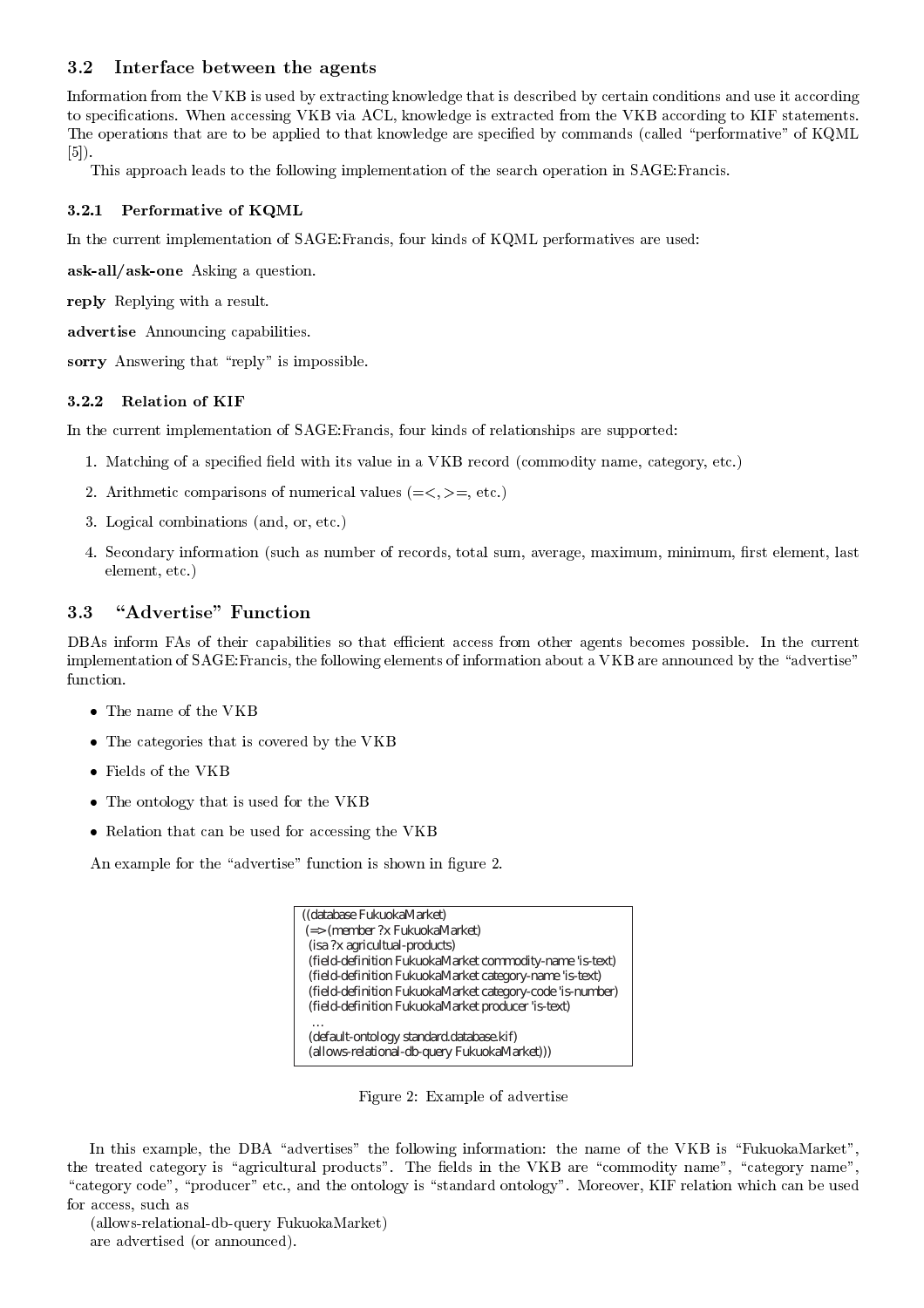### User Agents (UAs) 3.4

The main function of UAs is to translate search requests from the WWW browser into ACL messages. The architecture of these UAs is shown in figure 3.

The UA consists of a display system on the user side and a process system on a server side. The server side and the user side communicate via HTTP. After receiving a message from the user side, the httpd function on the server side communicates with the process system through a CGI or a NSAPI.

- **GUI** A search condition and its result are displayed by an applet. Moreover, in order to be able to efficiently customize the GUI according to the respective application field, the applet is generated from an input-and-output format file.
- **HTTP** communication module The server side and the user side communicate over the same encoding method (URL-encoded keyword-value pairs) which is used for HTML formed.
- **User management module** This module manages user information so as to provide user authentication for an applet and for generating messages to a user.
- KIF generation module This module generates KIF messages according to user requests.
- KIF message management module This module stores the contents of KIF message and analyzes for creating an appropriate reply message.
- KIF analysis module This module analyzes KIF reply messages based on the original message, and generates suitable matches of items and values.
- KQML engine module This module generates KQML messages in the module of KQML generation. Moreover this module analyzes KQML messages and determines suitable functions in the module for KQML analysis.
- Agent communication module Through this module, UAs communicate with other agents via the April communication library. This module stores all received messages which may be read from other modules via function calls.

#### Database Agents (DBAs) 3.5

One of the main function of DBAs is translation between ACL and SQL, where SQL is a language of DB applications (Oracle, Access). Another key function is advertising the available knowledge and capabilities of the DBA to FAs. The architecture of DBAs is shown in figure 4.

- **Agent communication module** This module is identical to the agent communication module of the UA as described in Section 3.4.
- **KQML** engine module This module controls the timing of the "advertise" function in a module for advertise control, analyzes KQML messages in a module for KQML analysis, and generates KQML messages in a module for KQML generation.
- $\text{KIF } \leftrightarrow \text{SQL }$  converter module This module converts KIF messages into SQL commands and accesses DBs through ODBC or JDBC. Moreover this module converts the messages from the DB into KIF messages.

**Database** Data is managed with legacy DB applications, such as Oracle and MS Access.

### 3.6 Facilitator (FA)

The architecture of the FA is shown in figure 5.

- **Agent communication module** This module is identical to the agent communication module of the UA as described in Section 3.4.
- **KQML** engine module In a module of KQML analysis, KQML messages are analyzed and the included performative processing modules are called. The messages initiate processes with information that is stocked in the directory maintenance module of each processing module, and the result is sent to the Session Management module.
- Directory maintenance module This module consists of a module for the correspondence to DBA categories, a module for the correspondence to DBA messages, and a translater module. It has the functions of storing "advertise" information (such as categories and accessible fields) from the DBA, and to execute requests performative processing modules in the module for KQML analysis. The module for the correspondence to DBA categories replies with DBAs that can use the category. The module for the correspondence to DBA messages replies with DBAs that can use the message. The translator module translates messages into term that the DBA can use.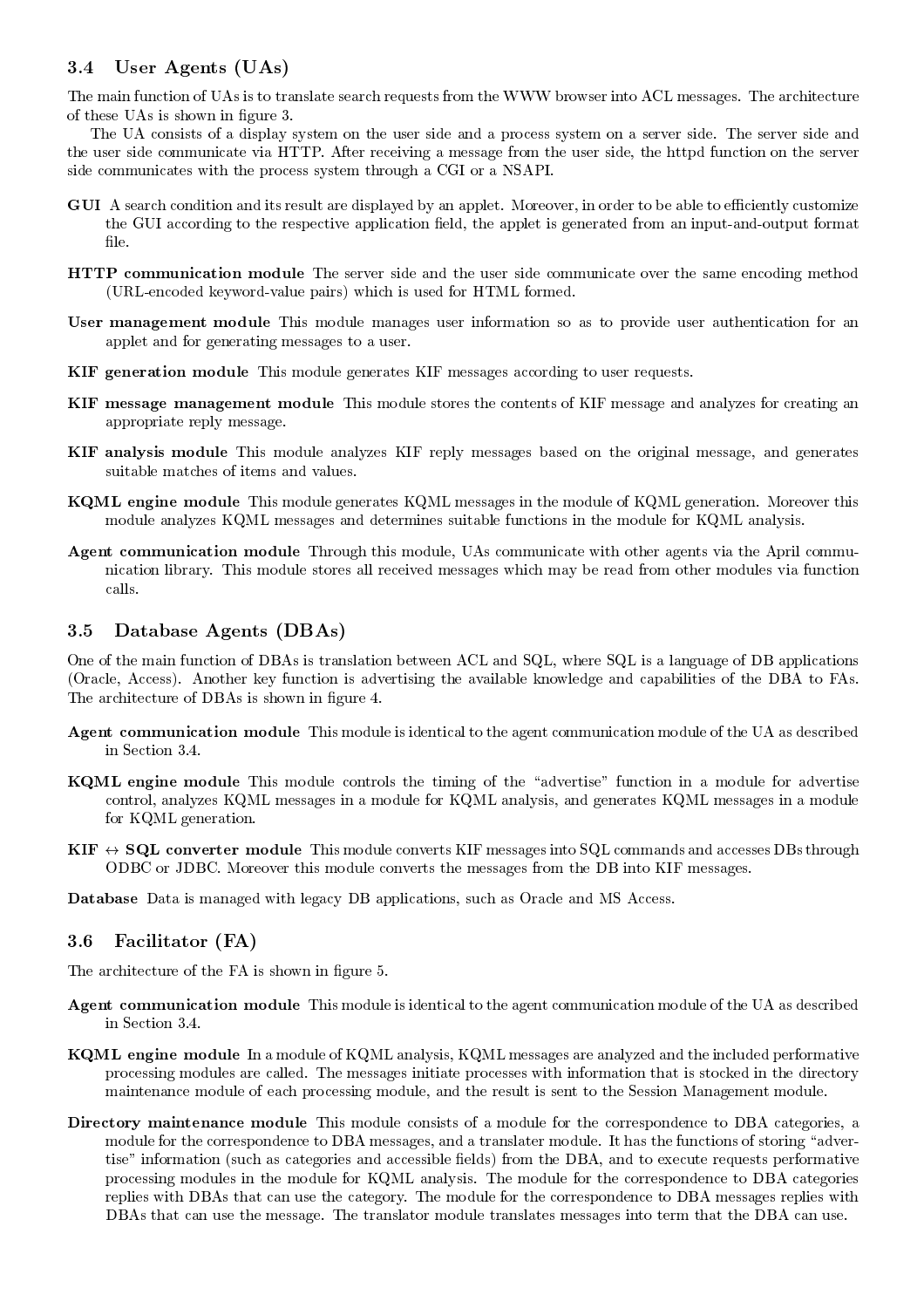

1 /! = "-



1 A! + "-



Figure 5: Facilitator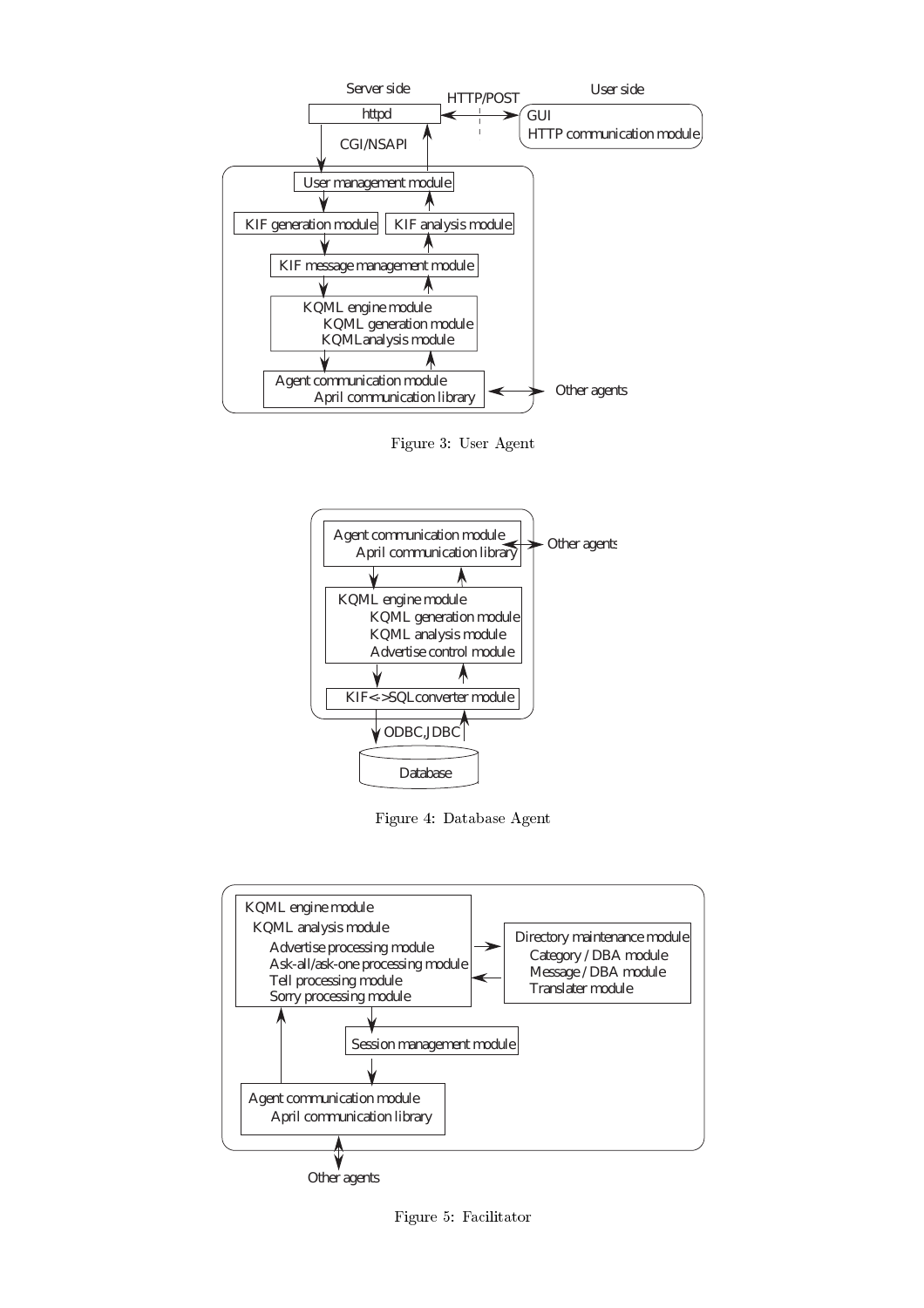$\sim$  corrected information and density into the investigate increased chronomic. In the contracts prime of the impression  $\sim$  $\mathcal{A}$  . The contract of the contract of the contract of the contract of the contract of the contract of the contract of the contract of the contract of the contract of the contract of the contract of the contract of th  +,"  =" -  -2   - --  $\Box$  . The contract of the contract of the contract of the contract of the contract of the contract of the contract of the contract of the contract of the contract of the contract of the contract of the contract of the co  $\blacksquare$  $\mathbf{M}$  . The contract of  $\mathbf{M}$  $\mathbf{A}$ 

### 3.7

Organizations that take part in inter-company EC projects usually have developed their own databases which have their own terminologies. In order to make the integration of these separated databases a reality, SAGE provides a  $\blacksquare$  . The contract of the contract of the contract of the contract of the contract of the contract of the contract of the contract of the contract of the contract of the contract of the contract of the contract of the

 $\blacksquare$  $\mathbf{A}$  $\mathbb{R}$  and  $\mathbb{R}$  . The set of  $\mathbb{R}$   - 



 $1 \cdot$   $1 \cdot$   $1 \cdot$   $1 \cdot$   $1 \cdot$   $1 \cdot$   $1 \cdot$   $1 \cdot$   $1 \cdot$   $1 \cdot$   $1 \cdot$   $1 \cdot$   $1 \cdot$   $1 \cdot$   $1 \cdot$   $1 \cdot$   $1 \cdot$   $1 \cdot$   $1 \cdot$   $1 \cdot$   $1 \cdot$   $1 \cdot$   $1 \cdot$   $1 \cdot$   $1 \cdot$   $1 \cdot$   $1 \cdot$   $1 \cdot$   $1 \cdot$   $1 \cdot$   $1 \cdot$   $1 \cdot$   $1 \cdot$   $1 \cdot$   $1 \cdot$   $1 \cdot$   $1 \cdot$ 

- - - -  @1 - - --  - - -  @1 -  @1 - --   $\mathbb{P}^1$  . The contract of the contract of the contract of the contract of  $\mathbb{P}^1$  . The contract of the contract of the contract of the contract of the contract of the contract of the contract of the contract of the  $\blacksquare$  . The contract of  $\blacksquare$ 

 $\blacksquare$  . The contract of the contract of the contract of the contract of the contract of the contract of the contract of the contract of the contract of the contract of the contract of the contract of the contract of the  $\blacksquare$ the database.

1 - -     --  - - - - - - $\gamma$  . The contract of the contract of the contract of  $\gamma$  . The contract of  $\gamma$  is a complement of  $\gamma$  and  $\gamma$  $-$  -model in the contract of  $\mathbf{A}$  and  $\mathbf{A}$  are contract to the contract of  $\mathbf{A}$ 

#### 3.8  $\bullet$  +  $\bullet$  +  $\bullet$  +  $\bullet$  +  $\bullet$  +  $\bullet$  +  $\bullet$  +  $\bullet$  +  $\bullet$  +  $\bullet$  +  $\bullet$  +  $\bullet$  +  $\bullet$  +  $\bullet$  +  $\bullet$  +  $\bullet$  +  $\bullet$  +  $\bullet$  +  $\bullet$  +  $\bullet$  +  $\bullet$  +  $\bullet$  +  $\bullet$  +  $\bullet$  +  $\bullet$  +  $\bullet$  +  $\bullet$  +  $\bullet$  +  $\bullet$  +  $\bullet$  +  $\bullet$  +  $\bullet$

 $\mathbf{1}$  and  $\mathbf{1}$  and  $\mathbf{1}$  and  $\mathbf{1}$  and  $\mathbf{1}$  and  $\mathbf{1}$  and  $\mathbf{1}$  and  $\mathbf{1}$  and  $\mathbf{1}$  and  $\mathbf{1}$  and  $\mathbf{1}$  and  $\mathbf{1}$  and  $\mathbf{1}$  and  $\mathbf{1}$  and  $\mathbf{1}$  and  $\mathbf{1}$  and  $\mathbf{1}$  and

 $\blacksquare$  . The contract of the contract of the contract of the contract of the contract of the contract of the contract of the contract of the contract of the contract of the contract of the contract of the contract of the - -   
-  --  -    2 C

"  &=  G 2 K - -- - - "#\$ - -  

    -  -- - -   $\Box$  . The contract of  $\Box$  is the contract of  $\Box$  . The contract of  $\Box$  is the contract of  $\Box$ messages.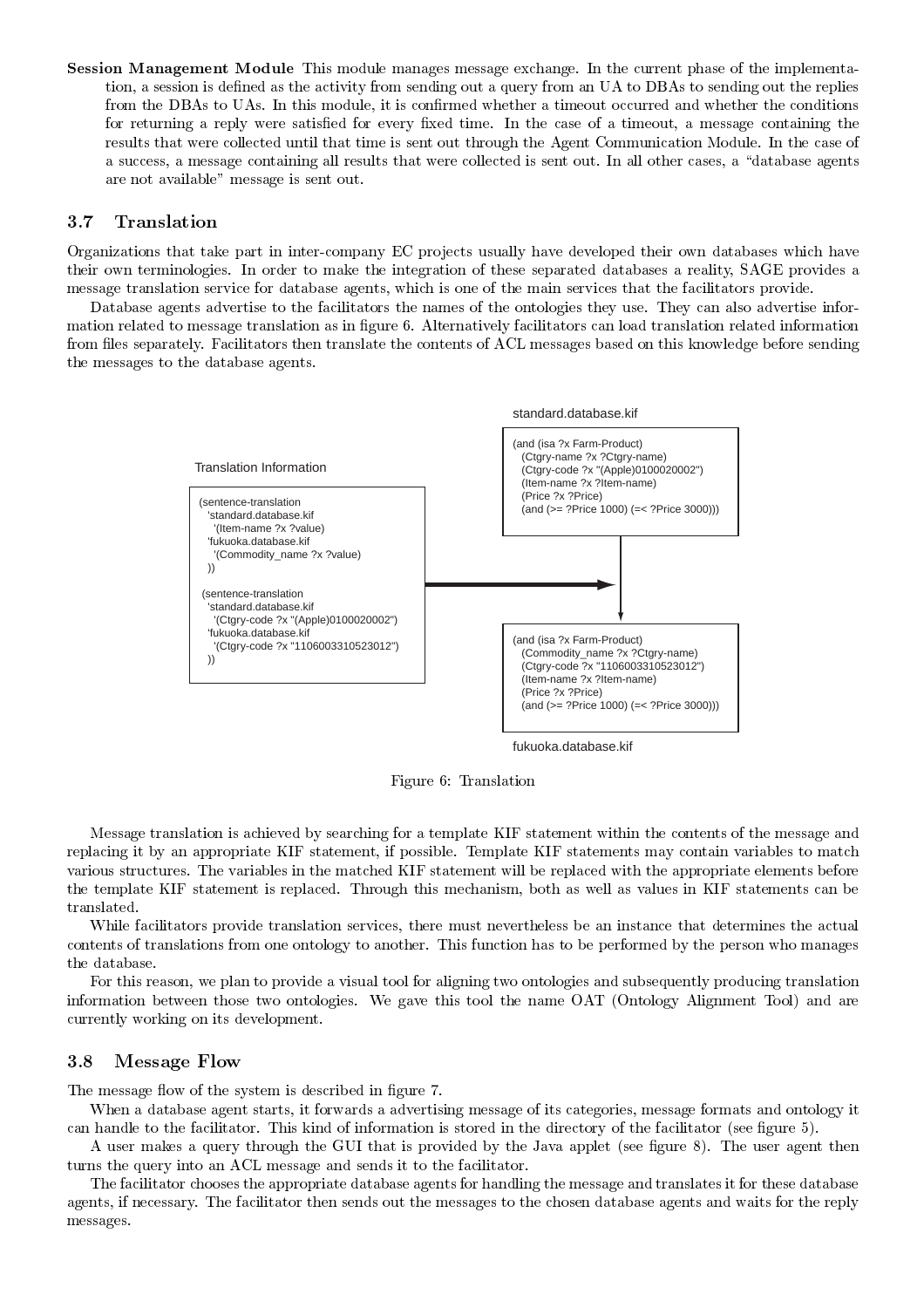

 $\mathbf{1}$ 

 -   - "#\$ - - %?\$ -   - - - "#\$ 
  the facilitator.

 $\mathbf{A}$ -definition of the state  $\mathbf{u}$  and  $\mathbf{u}$  and  $\mathbf{u}$  and  $\mathbf{u}$  and  $\mathbf{u}$  and  $\mathbf{u}$ 

 -  G  2 L --  2 )M

## !

We set up the agent system for inter-company EC and carried out proof-of-concept tests. We also measured the -  - - - -

 - -   0 -  - -- -   -   - :1

 < - :@ < - 2 - -    

 $\blacksquare$  . The contract of the contract of the contract of  $\blacksquare$  $\blacksquare$  . The set of the set of the set of the set of the set of the set of the set of the set of the set of the set of the set of the set of the set of the set of the set of the set of the set of the set of the set of the  $\mathbf{A}$  and  $\mathbf{A}$  and  $\mathbf{A}$  and  $\mathbf{A}$  and  $\mathbf{A}$  and  $\mathbf{A}$  and  $\mathbf{A}$  and  $\mathbf{A}$  and  $\mathbf{A}$  and  $\mathbf{A}$  and  $\mathbf{A}$  and  $\mathbf{A}$  and  $\mathbf{A}$  and  $\mathbf{A}$  and  $\mathbf{A}$  and  $\mathbf{A}$  and  $\mathbf{A}$  and  $\mathbb{R}^2$  and  $\mathbb{R}^2$  . The contract of the contract of the contract of the contract of the contract of the contract of the contract of the contract of the contract of the contract of the contract of the contract of t

Tests were performed for a Japanese version as well as for the English version described in this paper. High performance of the system is a vital requirement, as we plan to apply the system in real-world projects. Even

  --  - -    

1  -   ! ) -  $\mathbf{A}$  and  $\mathbf{A}$  and  $\mathbf{A}$  and  $\mathbf{A}$  are  $\mathbf{A}$  . The contract of  $\mathbf{A}$  and  $\mathbf{A}$  are  $\mathbf{A}$  and  $\mathbf{A}$  and  $\mathbf{A}$  are  $\mathbf{A}$  and  $\mathbf{A}$  are  $\mathbf{A}$  and  $\mathbf{A}$  are  $\mathbf{A}$  and  $\mathbf{A}$  are  $\blacksquare$  . The contract of the contract of the contract of the contract of the contract of the contract of the contract of the contract of the contract of the contract of the contract of the contract of the contract of the  $\mathbf{A} = \mathbf{A} \mathbf{A}$  , and a set of  $\mathbf{A}$  , and  $\mathbf{A}$  is the set of  $\mathbf{A}$  $\blacksquare$  . The contract of the contract of the contract of the contract of the contract of the contract of the contract of the contract of the contract of the contract of the contract of the contract of the contract of the

 $\mathbf{M}$  . The set of the set of the set of the set of the set of the set of the set of the set of the set of the set of the set of the set of the set of the set of the set of the set of the set of the set of the set of t   -  - -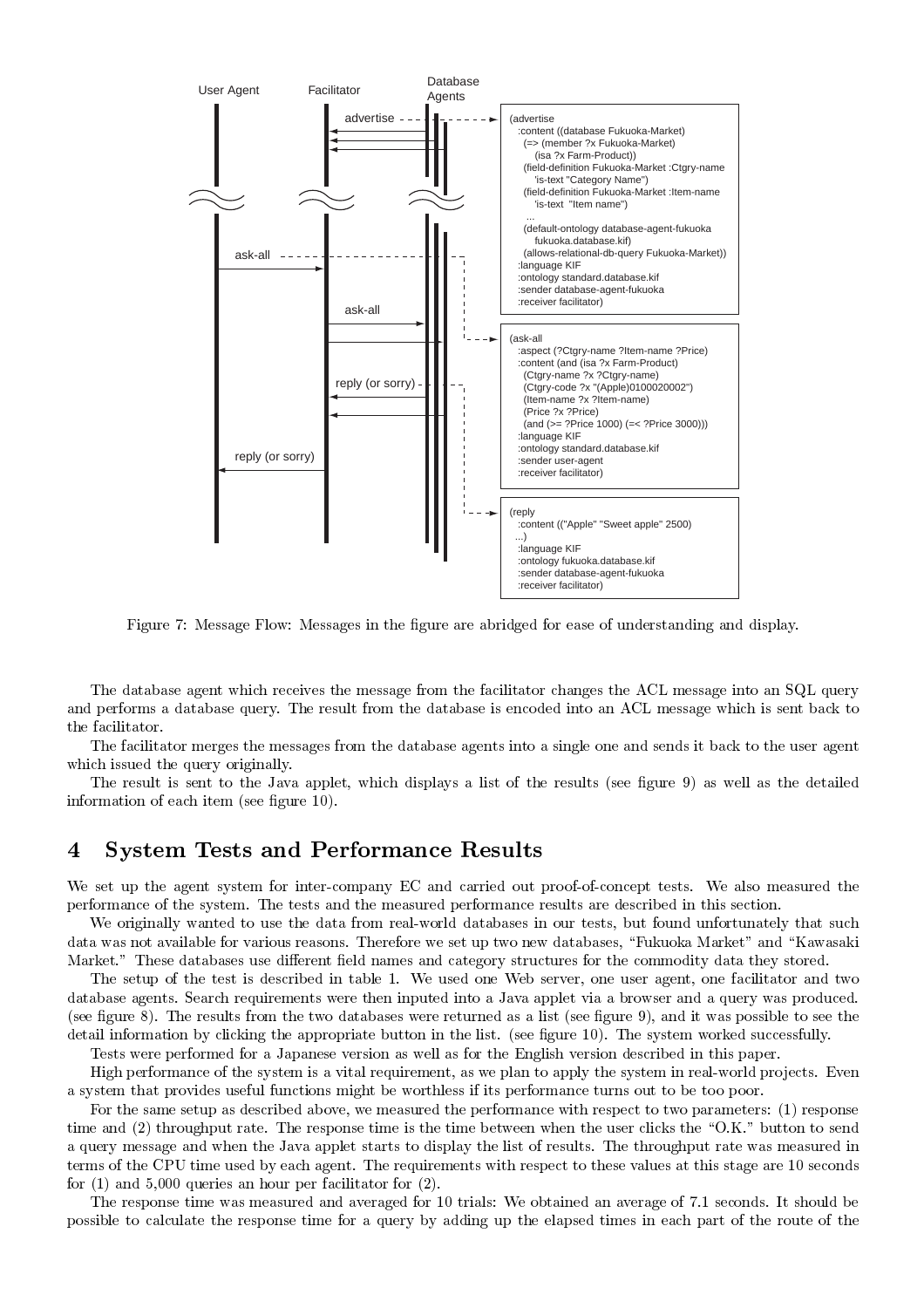|             | Software/Language | OS          | Hardware        |  |
|-------------|-------------------|-------------|-----------------|--|
| Web browser | Netscape 3.01     | Windows95   | PС              |  |
| Java applet | Java 1.0.2        | Windows95   | PС              |  |
| Web server  | Apache 1.1.1      | Solaris 2.X | Sun Workstation |  |
| CGI program | perl 5.004        | Solaris 2.X | Sun Workstation |  |
| User agent  | Java 1.1          | Solaris 2.X | Sun Workstation |  |
| Facilitator | Allegro<br>Common | Solaris 2.X | Sun Workstation |  |
|             | LISP 4.3.1        |             |                 |  |
| Database    | Java 1.1          | Windows95   | P <sub>C</sub>  |  |
| agent       |                   |             |                 |  |
| (Fukuoka)   |                   |             |                 |  |
| Database    | Oracle 7.3        | WindowsNT   | PС              |  |
| (Fukuoka)   |                   |             |                 |  |
| Database    | Java 1.1          | Windows95   | PС              |  |
| agent       |                   |             |                 |  |
| (Kawasaki)  |                   |             |                 |  |
| Database    | MS Access95, 97   | Windows95   | PC.             |  |
| (Kawasaki)  |                   |             |                 |  |

Table 1: Experiment setup: Sun workstations are Sun4/20's. PCs are Pentium 200 MHz machines. Of those above, there are groups of the processes, of which all the members run on the same machine. The groups are (1) the Web browser and the Java applet, (2) the Web server, CGI program and user agent, (3) database agent (Kawasaki) and database (Kawasaki).

 $\overline{a}$ 

|            | Commodity Search Interface (Standard)              |                                      |  |
|------------|----------------------------------------------------|--------------------------------------|--|
| Common     |                                                    |                                      |  |
| Cign-cost  |                                                    | PAppikel0100008932C<br><b>MODELL</b> |  |
|            | Drivit. $\left \frac{1}{2} + \frac{1}{2}\right  =$ |                                      |  |
| <b>NM#</b> |                                                    |                                      |  |
|            | West.   +  +                                       |                                      |  |
| Area :     |                                                    |                                      |  |
|            | 94901. 4 +1                                        |                                      |  |
| Vaker.     | 1,000<br>$-3.001$                                  | pai.                                 |  |

Figure 8: User Interface (1): Users enter search requirements into a Java applet.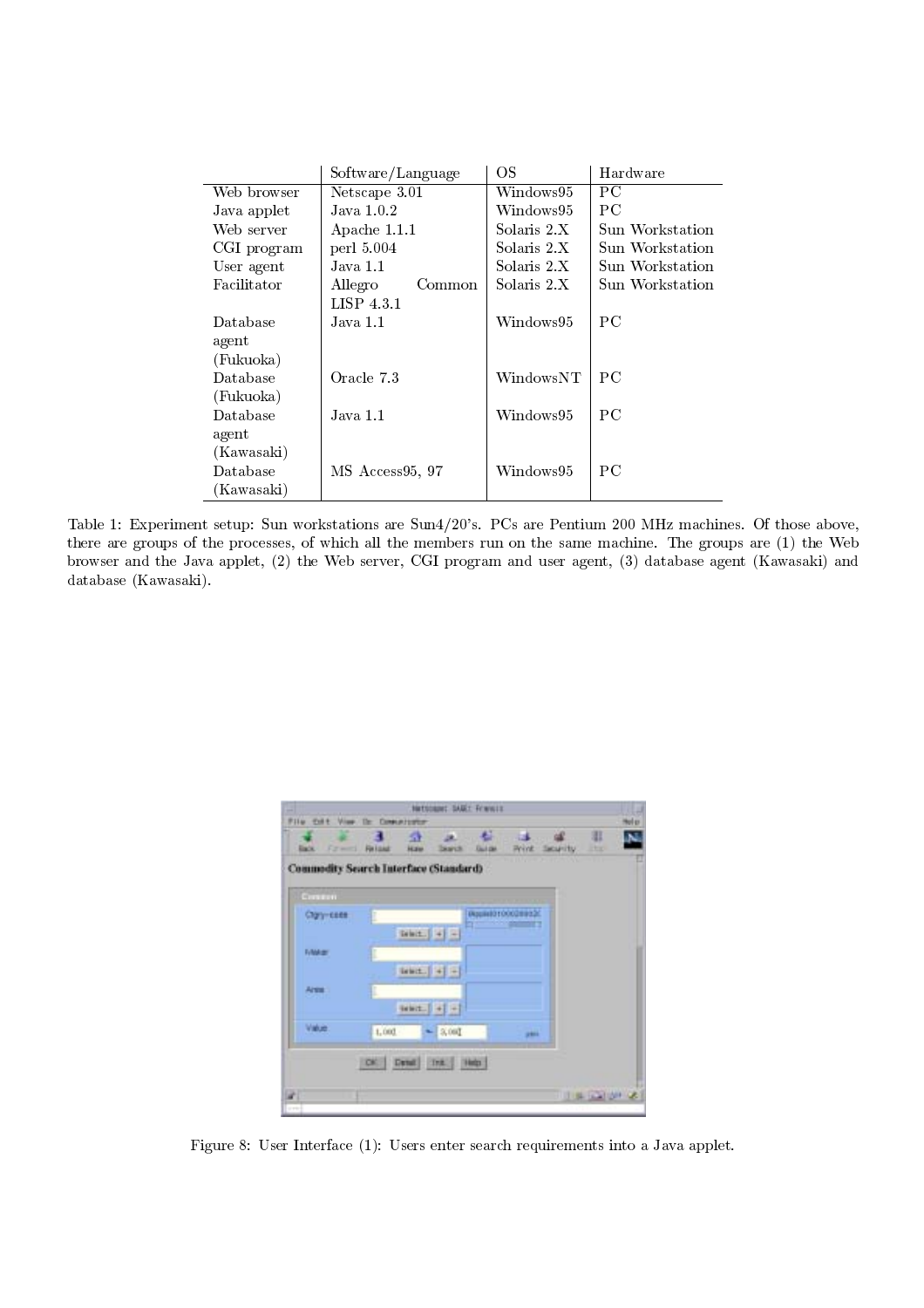|   | Cabisphy name: Ren name |                            | Material             | Arms:              | Montact-rains:                      | <b>Vieue</b> |
|---|-------------------------|----------------------------|----------------------|--------------------|-------------------------------------|--------------|
| I | <b>Apple</b>            | Sweet aggie                | <b>M. Acessed</b>    | Acevember          | Sa meniku Kidi.                     | 3,000        |
| I | <b>Aug le</b>           | Fall-mattered nower Apple. | <b>JA FURLINA</b>    | Fakulta-tex        | <b>Individual and Star &amp;</b>    | 3,400        |
| E | Apste                   | <b>Resetiful apple</b>     | <b>JA TANK</b>       | Sake Hart          | marksparea resistants arrow outside | 2800         |
| U | Apple                   | Sionet akale               | M-Foldclott          | Fakold-ket         | hakata yamakata farm:               | 1,000        |
| I | Apple                   | Acela Forest               | Tottori pear farra   | Tottort-New        | shidowed that defecters.            | 2,000        |
| U | Apale                   | <b>Profity scole</b>       | Tokaska certar farm. | Teknobs-ken        | achilaws groupy.                    | 6,400        |
| Ü | <b>Rúsie</b>            | <b>Savine agusts</b>       | м. в щать            | Nophrat-Bake       | yamamais farm.                      | 2,000        |
| B | Apple                   | <b>Rivered apple:</b>      | <b>JA Falcoste</b>   | <b>Tuburbarbak</b> | <b>Tirollims farm</b>               | 1,300        |
| U | Apple                   | Applied for government     | M. Kirstein          | Waste-fur.         | <b>NIAMA SECURE</b>                 | <b>t.Sop</b> |

Figure 9: User Interface  $(2)$ : The result of the search is returned as a list.

| Своердиу пагне             | Deed is                        |
|----------------------------|--------------------------------|
| <b>INTERACTOR</b>          | Detect Agaila                  |
| Connadty (D)               | 11111076746050000080054001     |
| Clgry-sade:                | [Reg Ha] 01/000200020000000000 |
| <b>Tuladar</b>             | <b>B Acatcri</b>               |
| Area:                      | Assort-key                     |
| t/Mds-82                   | 1991-03-15 00:00:00.0          |
| Eastest:                   | 1907-09-21 00:00:00.0          |
| Deaptries                  | Naturally peer, a bit xxx      |
| <b>Tif</b> voge:           |                                |
| Wester-aane                | Tangoku Ko, II                 |
| Value                      | 9,000                          |
| Able-market                | <b>DOO</b>                     |
| <b>John Real of Findex</b> | Ozez Help                      |

Figure 10: User Interface (3): The details of each item is displayed by clicking the button in the list.

messages.  $1$  Table 2 shows the elapsed times for each agent process.

The theoretical throughput can be calculated from the CPU time used by the agents. Table 2 shows the average CPU time over 10 trials that elapsed when handling a query at a facilitator. The CPU time for the facilitator included receiving the message from user agents, choosing, translating, sending the message to two database agents, receiving messages from the database agents, merging the messages and sending the message back to the user agent.

At a rate of 5,000 queries an hour, the facilitator can use about 0.72 seconds for each query, 0.3 seconds is a good result in that respect.

Since the CPU time for one message may not represent the actual work load when many messages are sent to the facilitator, we plan to setup a buffer system for loading the facilitator with many messages at once, so as to check the performance in a more realistic situation.

### $\overline{5}$ Conclusion

We introduced in this paper the SAGE system and its application to inter-company EC. We also discussed the implementation of the agents, how the system works, tests we performed and the performance of the system with emphasis on the performance of the facilitators. The system was actually implemented and proof-of-concept tests were carried out. Performance measurements showed that the achieved system performance is sufficient for real-world requirements.

Other application areas we are currently working in, include knowledge management in enterprises and integration of online databases. These projects also have close relationships real-world deployments.

 $^1$ To be exact, the response time for a query is calculated as the maximum of the response times for different paths, Since messages for a query can take different paths.